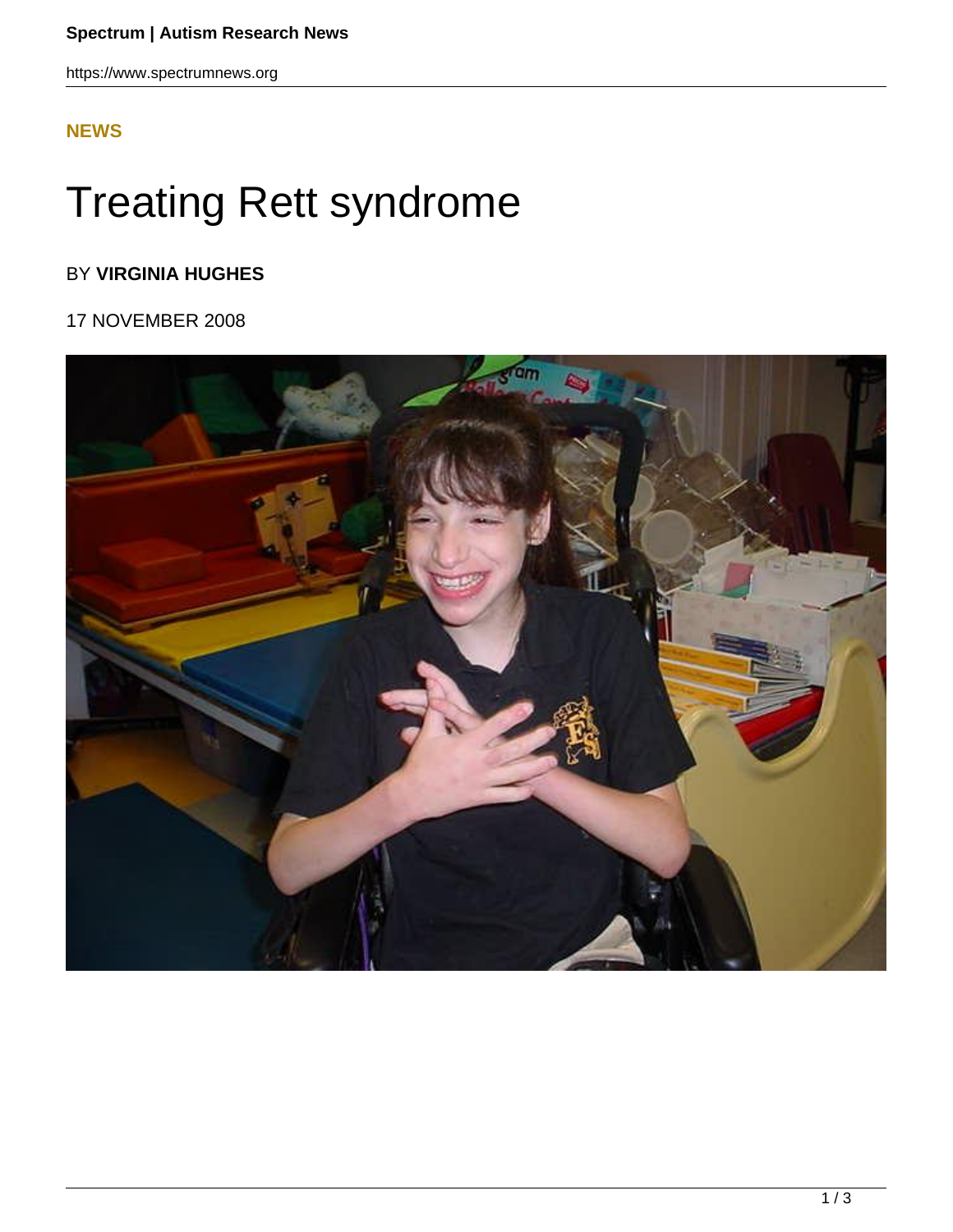https://www.spectrumnews.org



Bench to bedside: Researchers are seeking funding for a clinical trial of insulin-like growth factor to treat Rett syndrome.

Treatment with the insulin-like growth factor (IGF) greatly improves the health of mouse models of Rett syndrome ? a regressive genetic disorder that causes mental retardation, seizures and features of autism ? according to unpublished researched presented this morning at the **Society for Neuroscience conference**.

Researchers led by Huda Zoghbi at the Baylor College of Medicine first **linked Rett syndrome to mutations in the MeCP2 gene** in 1999. Since then, Zoghbi and others have created three different MeCP2-deficient mouse models of the disorder.